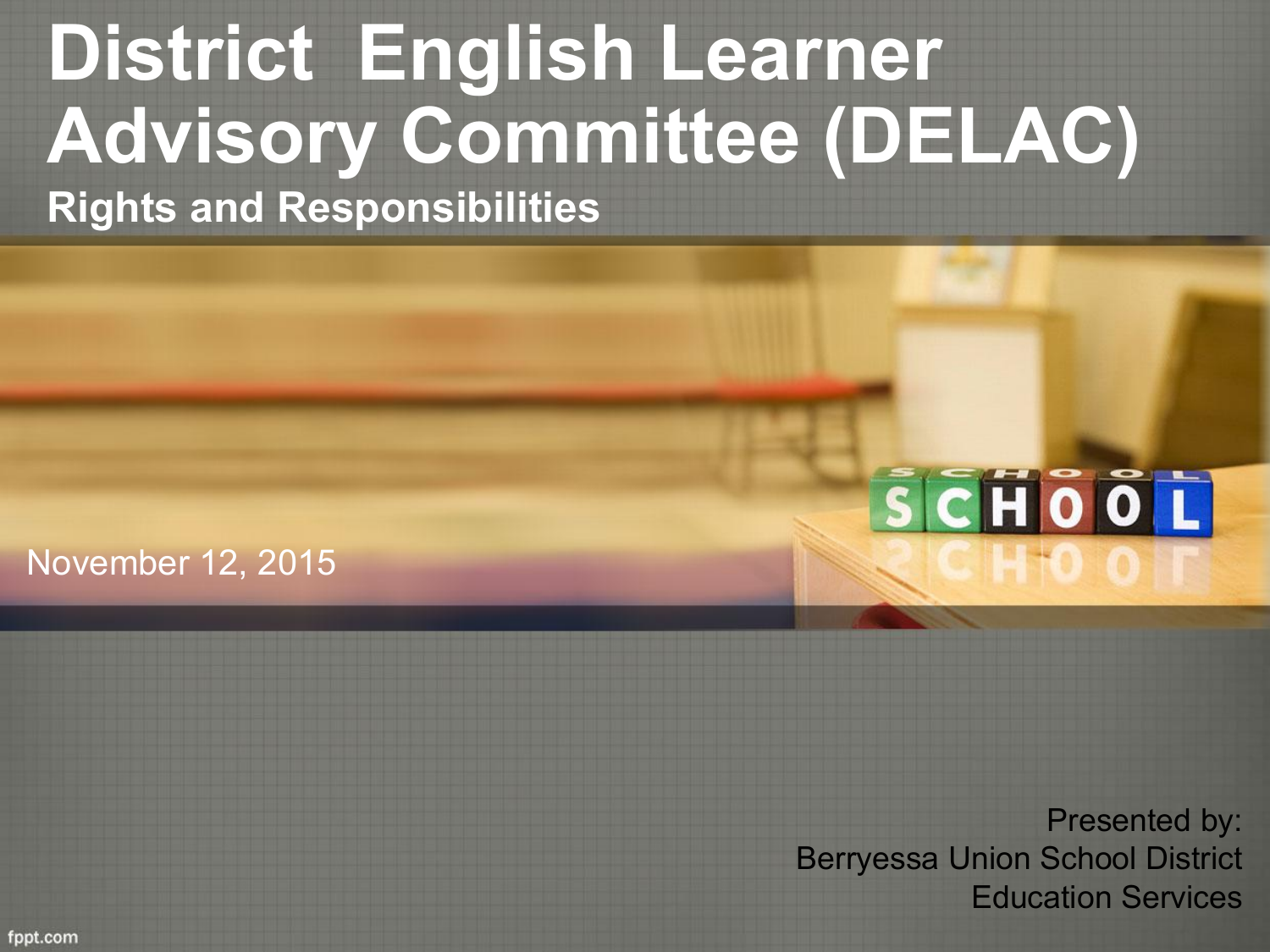#### **Outcomes**

- 1. What Is a DELAC?
- 2. Responsibilities
- 3. Essential Criteria
- 4. Elections
	- a. Officer Duties
- 5. DELAC Requirements
- 6. By-Laws
	- a. Robert's Rules of Order
- 7. Minutes and Goals from Spring 2015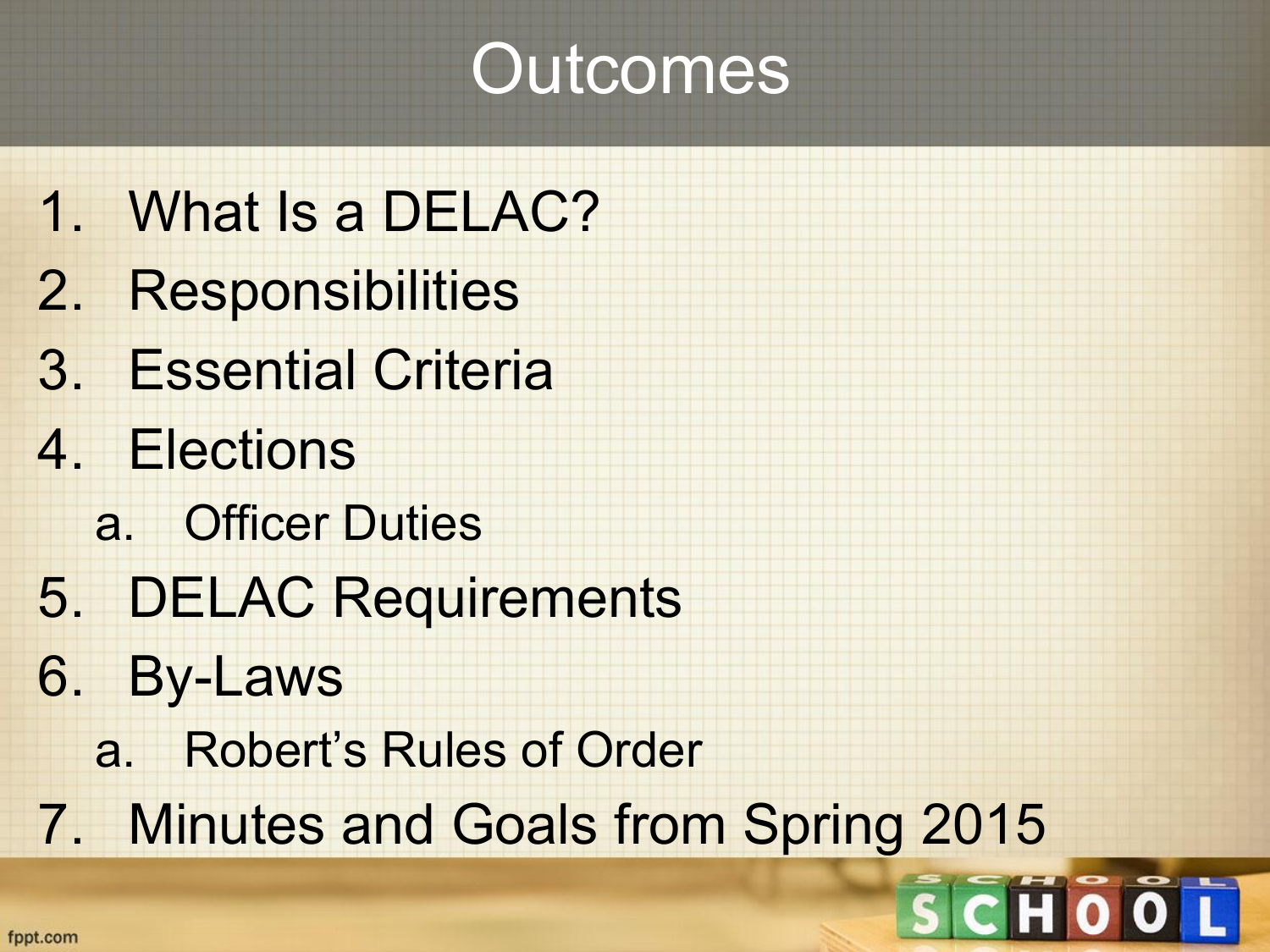#### What is a DELAC?

- **D**istrict **E**nglish **L**earner **A**dvisory **C**ommittee
- A meeting where parents/guardians of English Learners meet to advise the district's local governing board on programs and services for English Learners
- It exists in each California public school district, grades kindergarten through twelve, with 51 or more English leaners
- Minimum of 4 meeting a year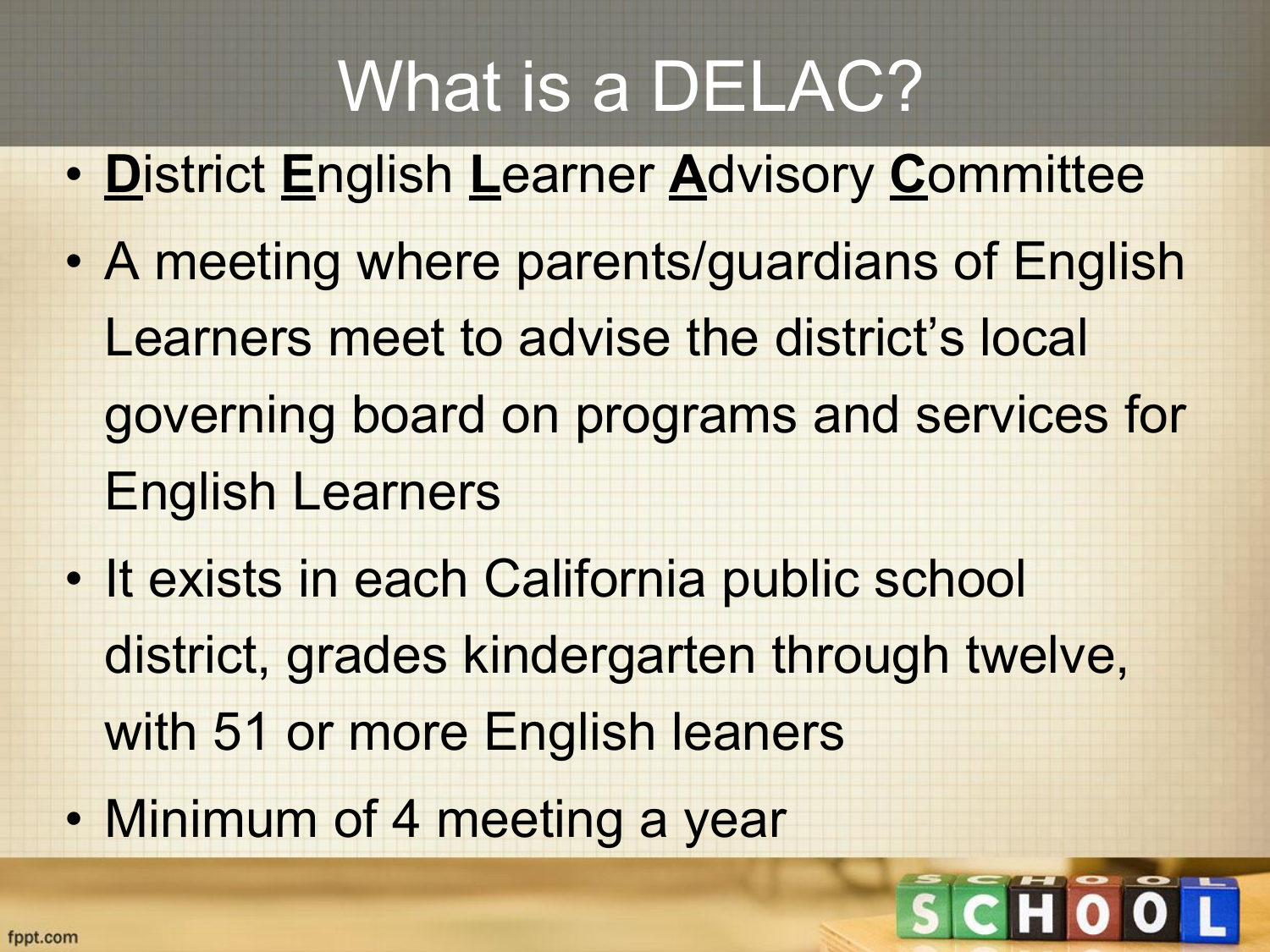#### Purpose of DELAC

• The purpose of DELAC is to have communication between the District Office, schools, parents and families to support our English Learner (EL) students AND for ELs be as successful as possible.

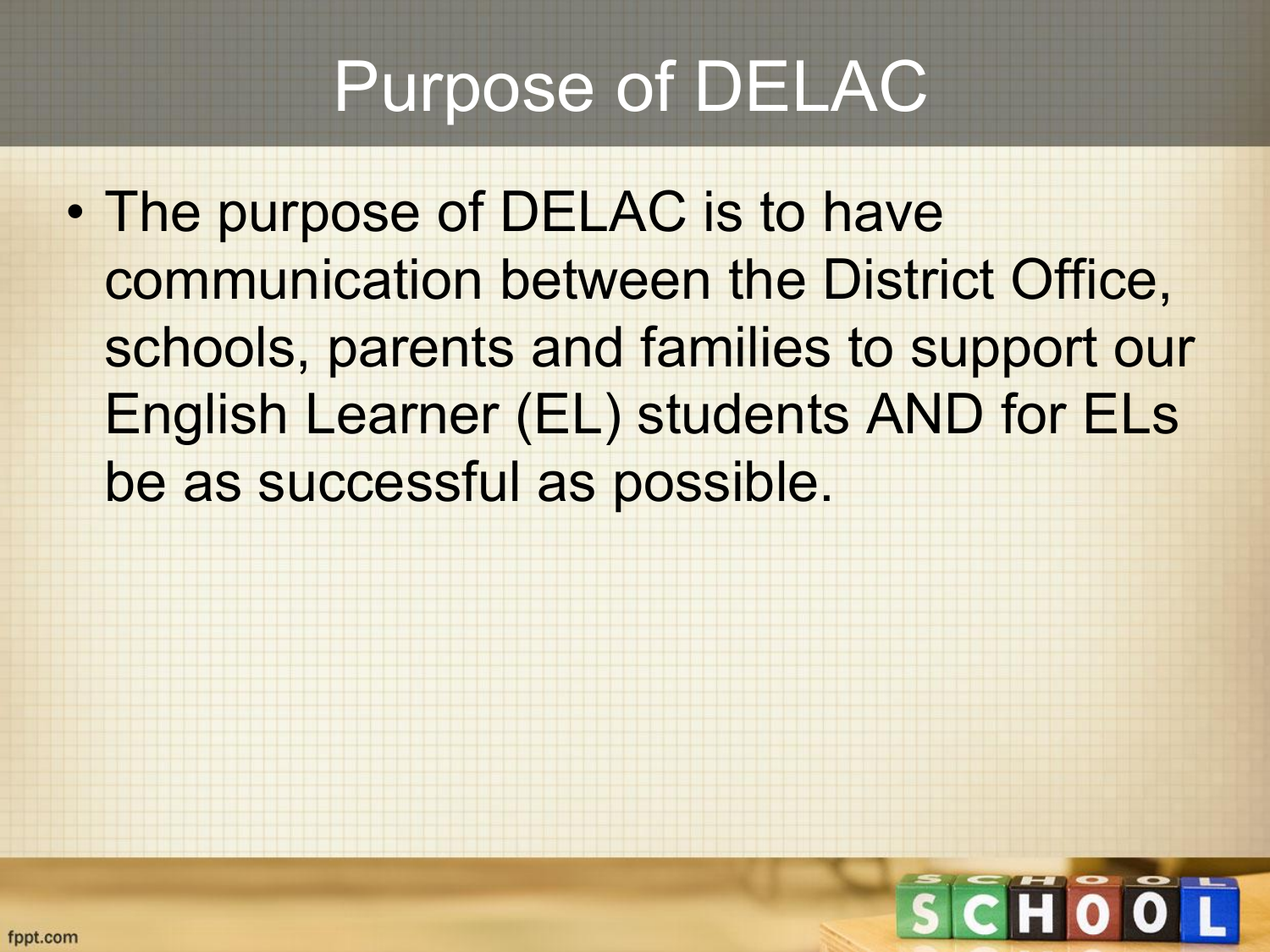#### DELAC Responsibilities

- 1. The DELAC advises Berryessa Union School District's (BUSD) governing board on programs and services for English Learners.
- 2. The DELAC advises BUSD's local governing board on the following tasks:
	- a. Revision of the district's master plan for English Learners
	- b. Conduct or review district-wide needs assessment
	- c. Establishment of district program, goals, and objectives for programs and services for English learners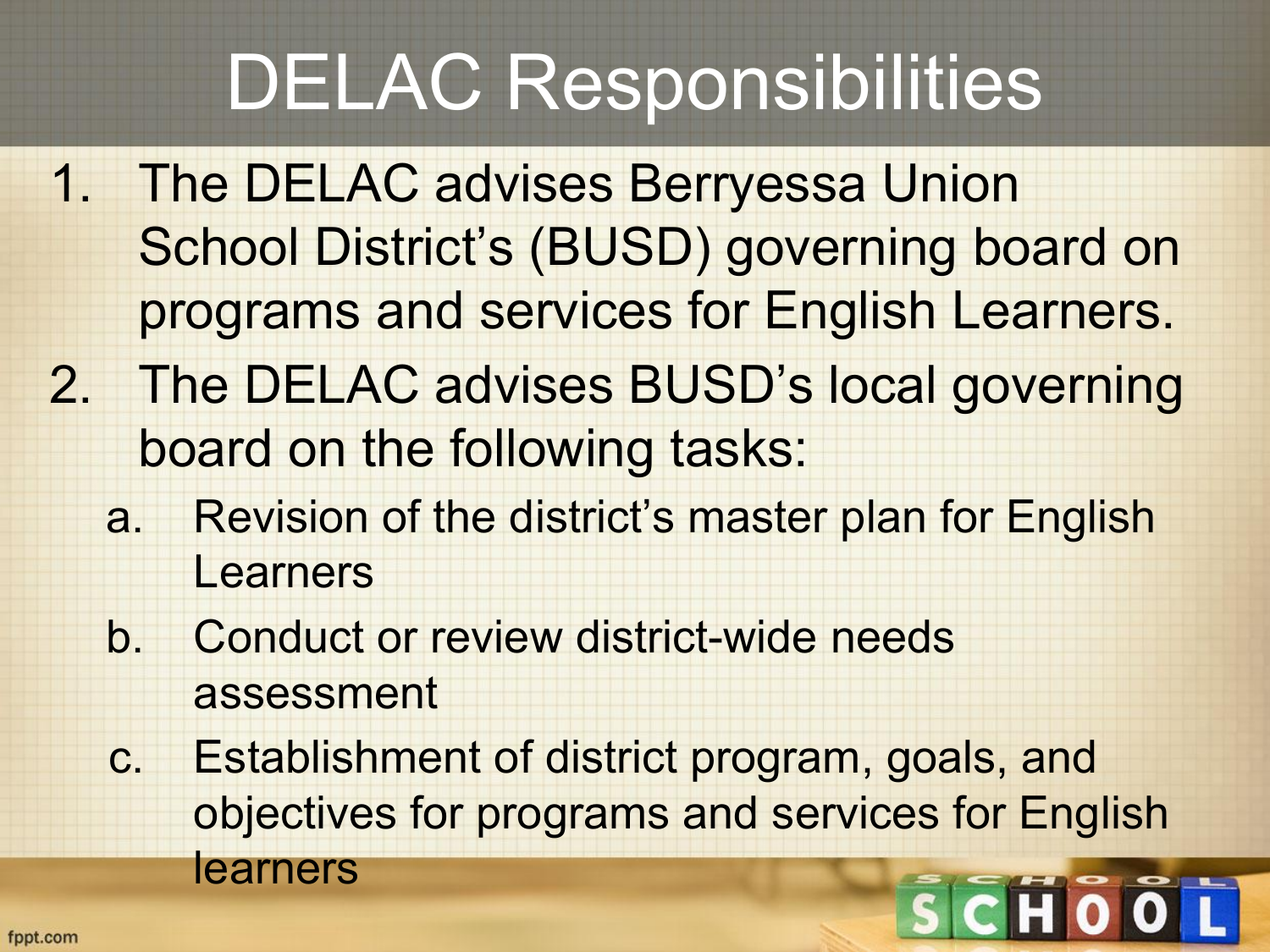### DELAC Responsibilities

- d. Development of a plan to ensure compliance with any teacher and instructional aide requirements.
- e. Administration of the annual language census
- f. Review and comment on the district reclassification procedures AND written notifications

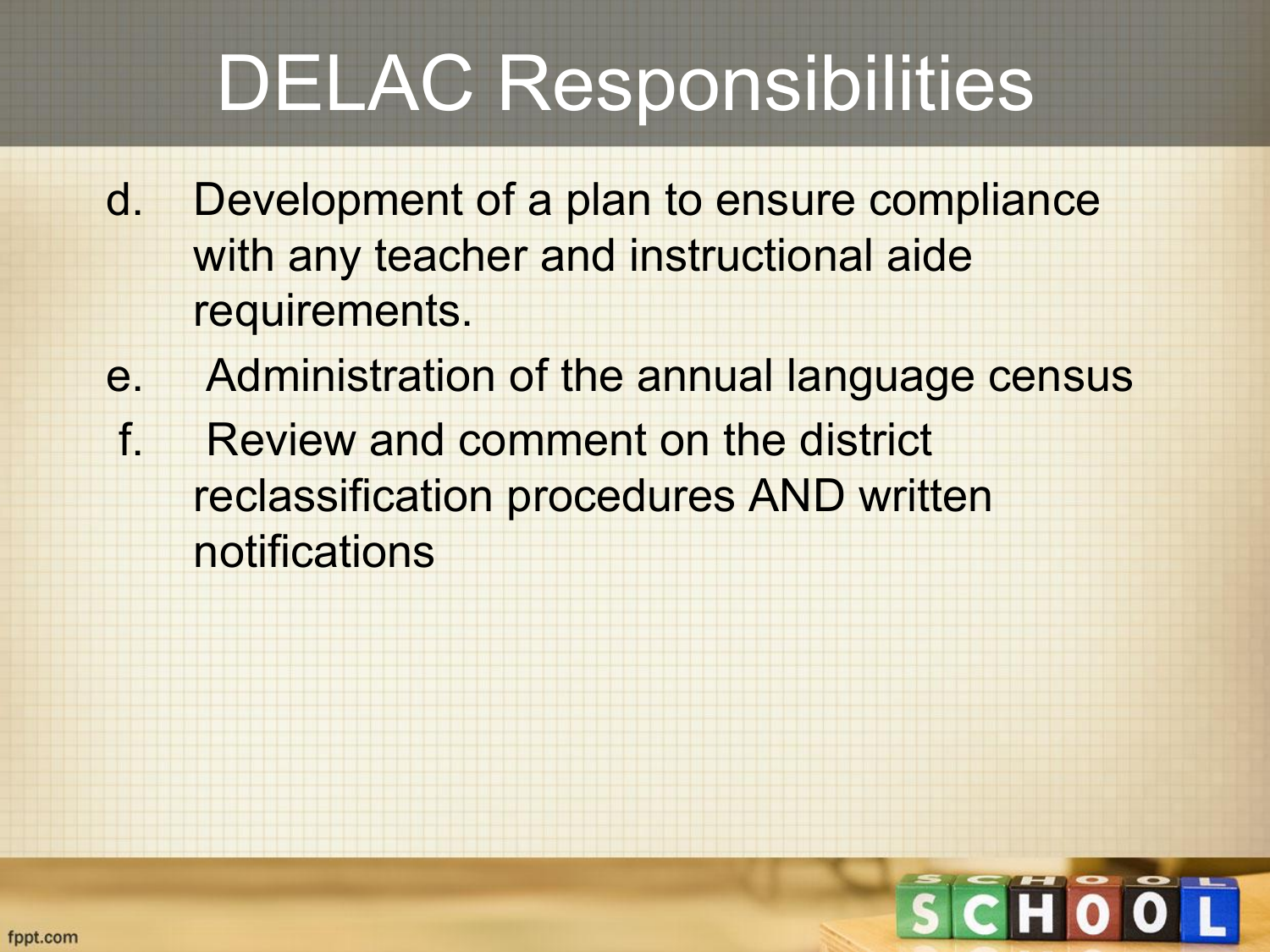#### Essential DELAC Criteria

- 1. Parents or guardians of English learners not employed by the district must constitute a majority of the membership of the committee.
- 2. Each school English Learner Advisory Committee (ELAC) must have the opportunity to elect at least one parent member to DELAC.

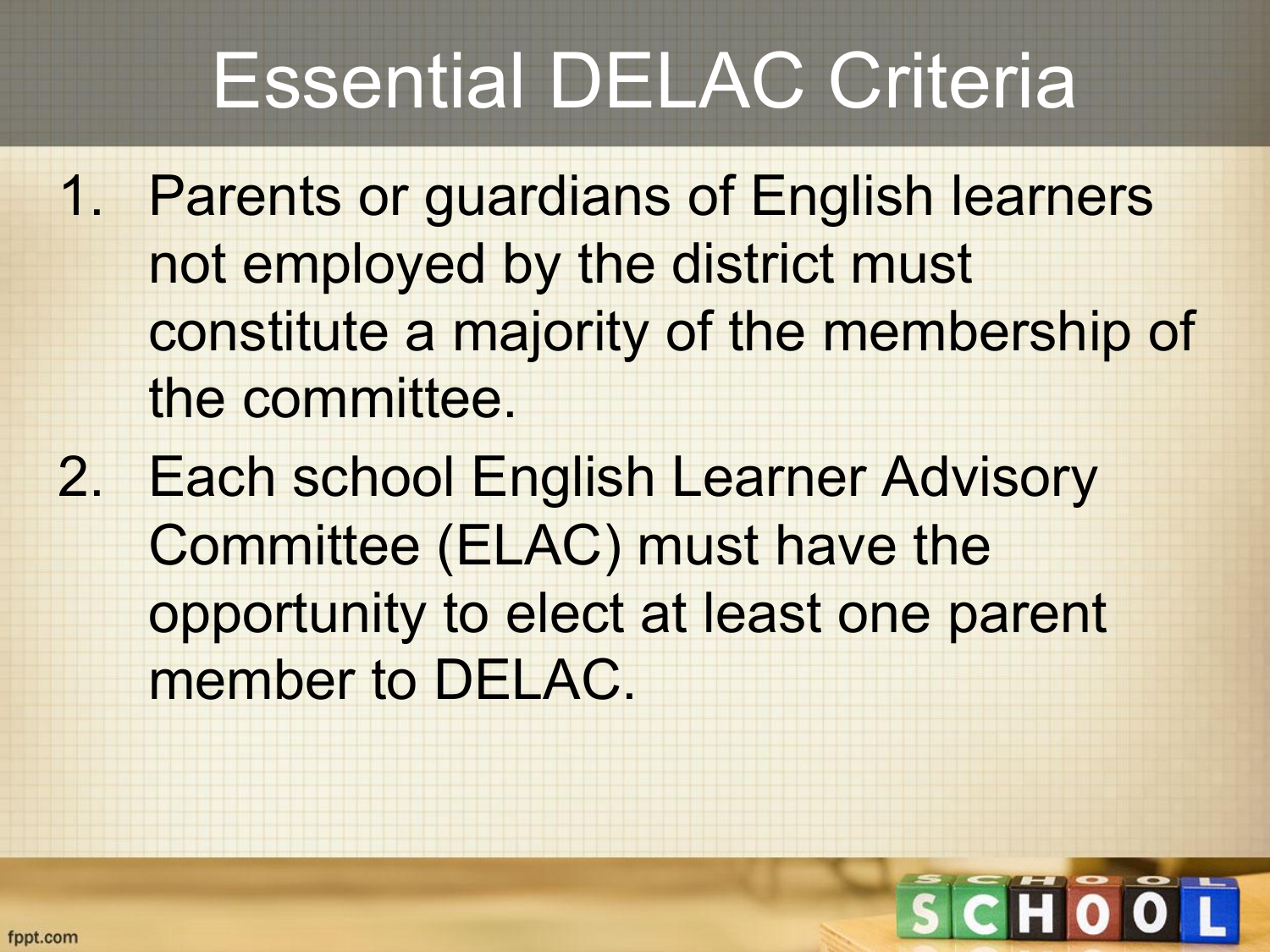#### Essential DELAC Criteria

- 3. The committee advises the governing board.
- 4. DELAC members receive appropriate training which includes materials to assist each member carry out his or her required legal responsibilities.

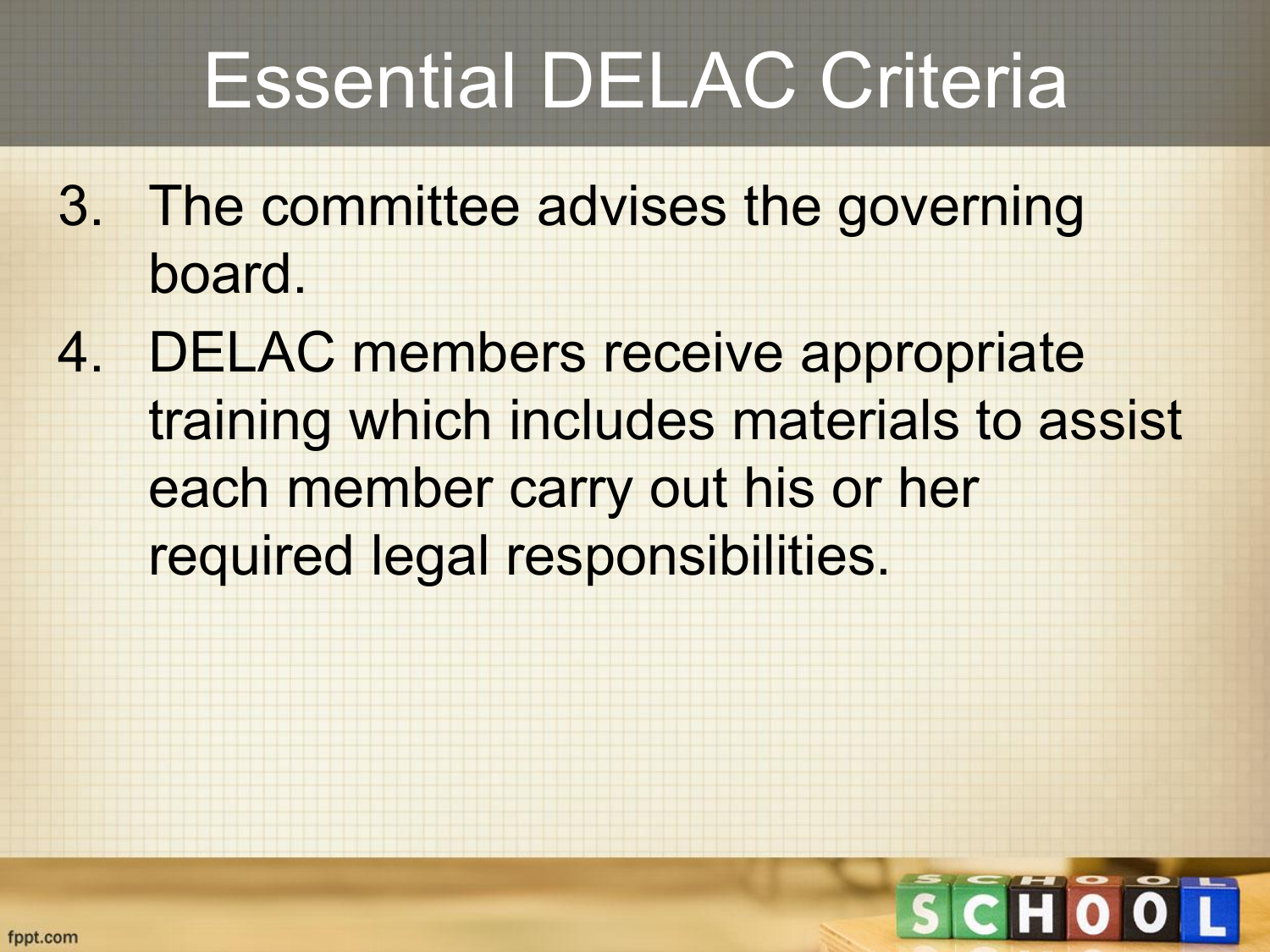### DELAC Officer Duties

#### The chairperson shall:

- 1. Preside at all the meetings of the DELAC
- 2. Represent the DELAC at district parent meetings
- 3. Sign all letters, reports and other communications of the DELAC to the local board

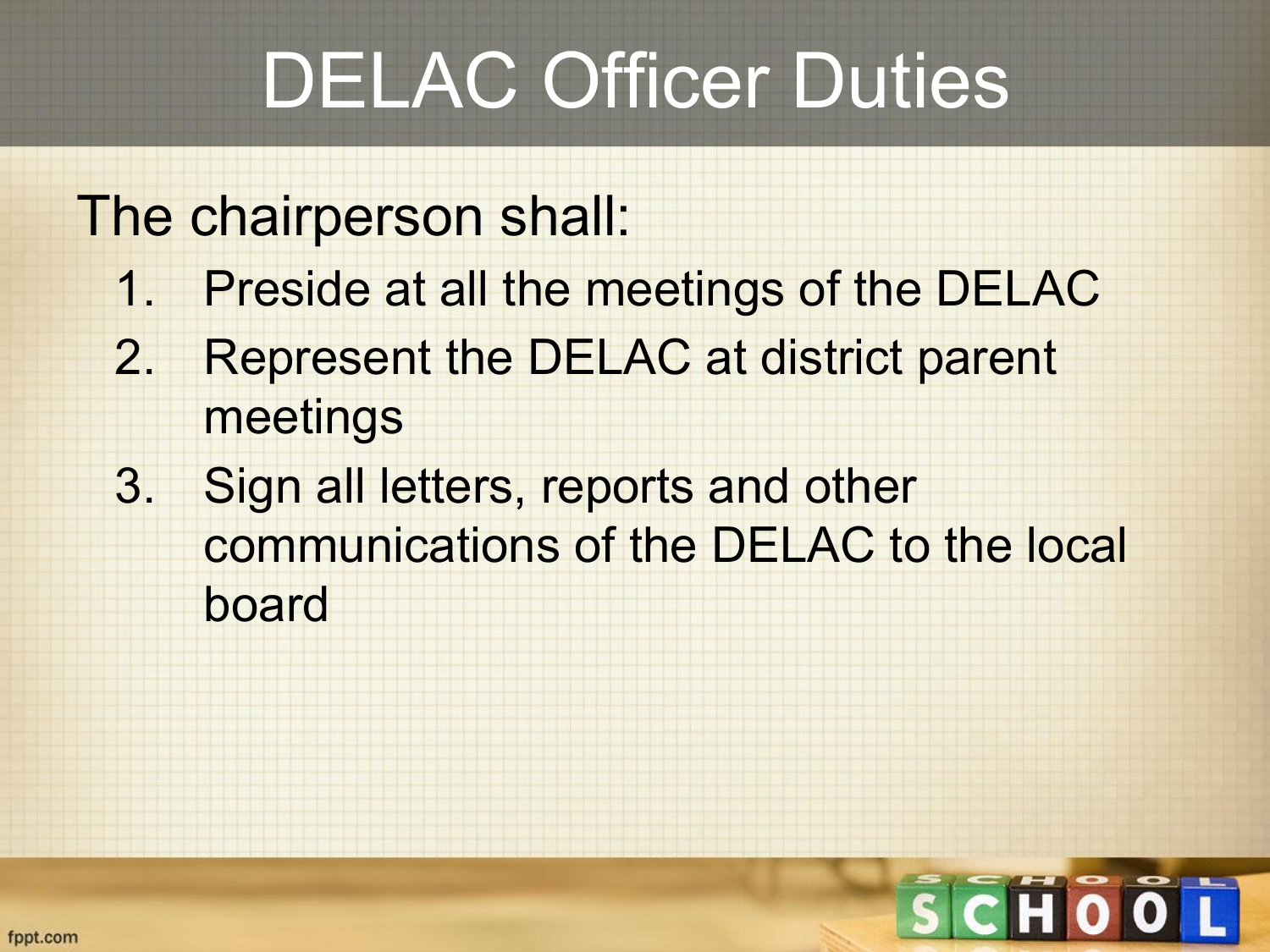### DELAC Officer Duties

The vice-chairperson shall:

- 1. Represent the chairperson or the DELAC assigned duties
- 2. Substitute for the chairperson in his or her absence
- The secretary shall:
	- 3. Keep minutes of all regular and special meeting of the DELAC

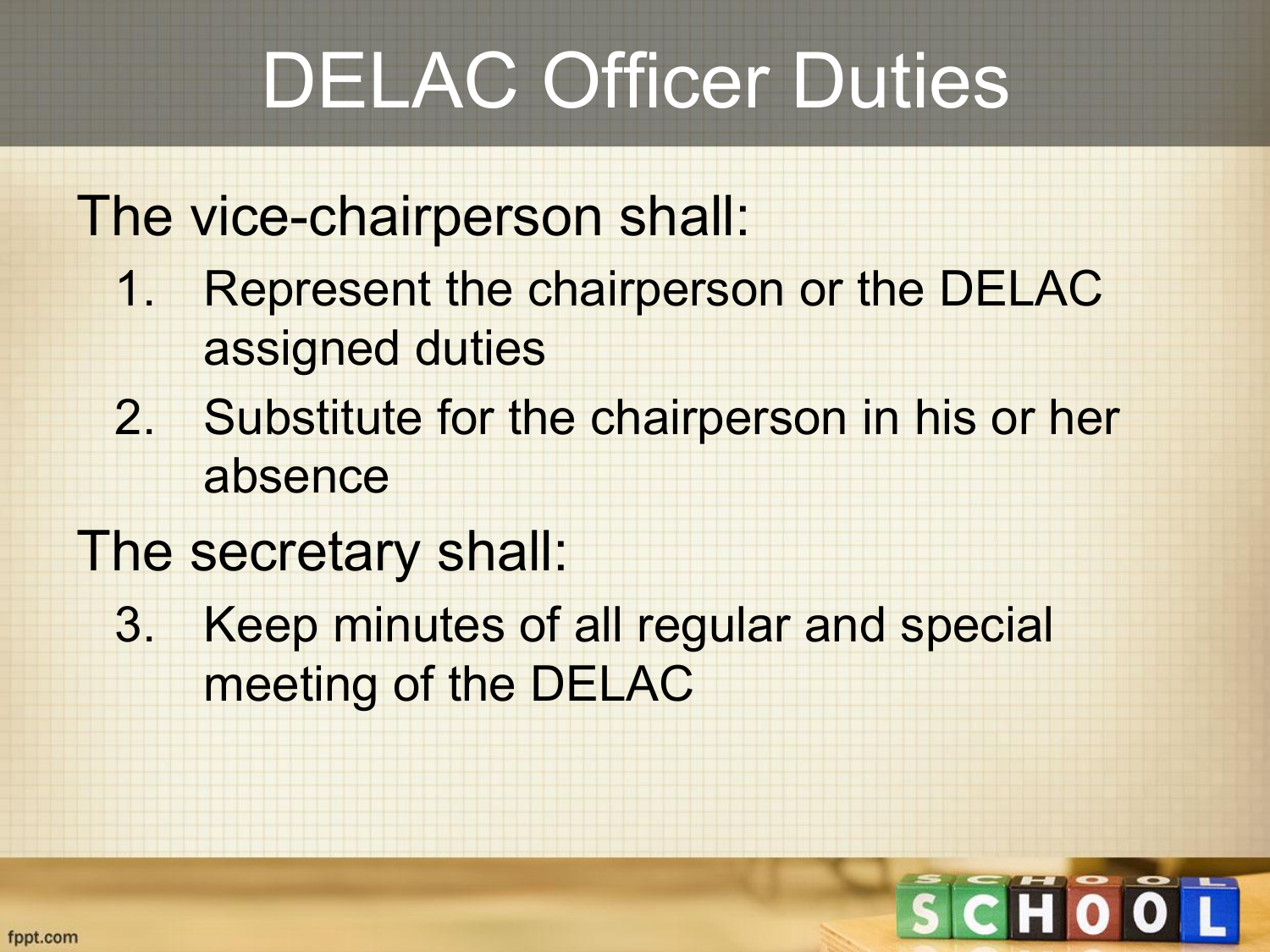## DELAC Requirements

#### California ED Code/Section 35147- (SB 355 Greene)

- 1. Meeting must be open to and allow for public input.
- 2. Meeting notice and agenda must be posted at least 72 hours before the meeting.
- 3. Notice and agenda must be posted at the school site or other appropriate place accessible to the public (District Website).

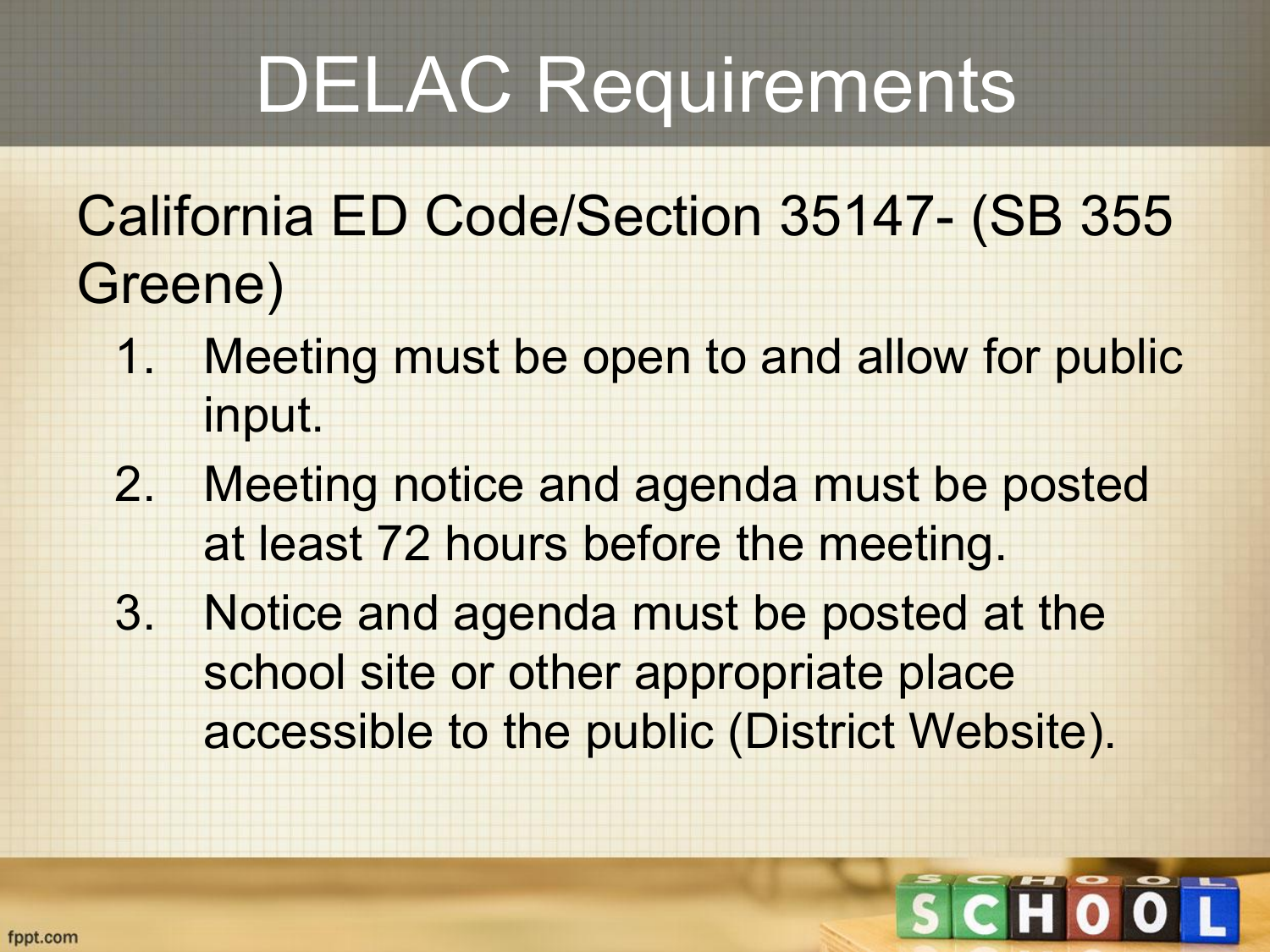## DELAC Requirements

- 4. Notice of meeting and agenda must include date, time, and location of meeting and the items to be discussed or acted upon.
- 5. Action cannot be taken on items not posted on agenda, UNLESS an unanimous vote find a need for immediate action.
- 6. The public must be provided access to all materials discussed and/or distributed at the meeting.

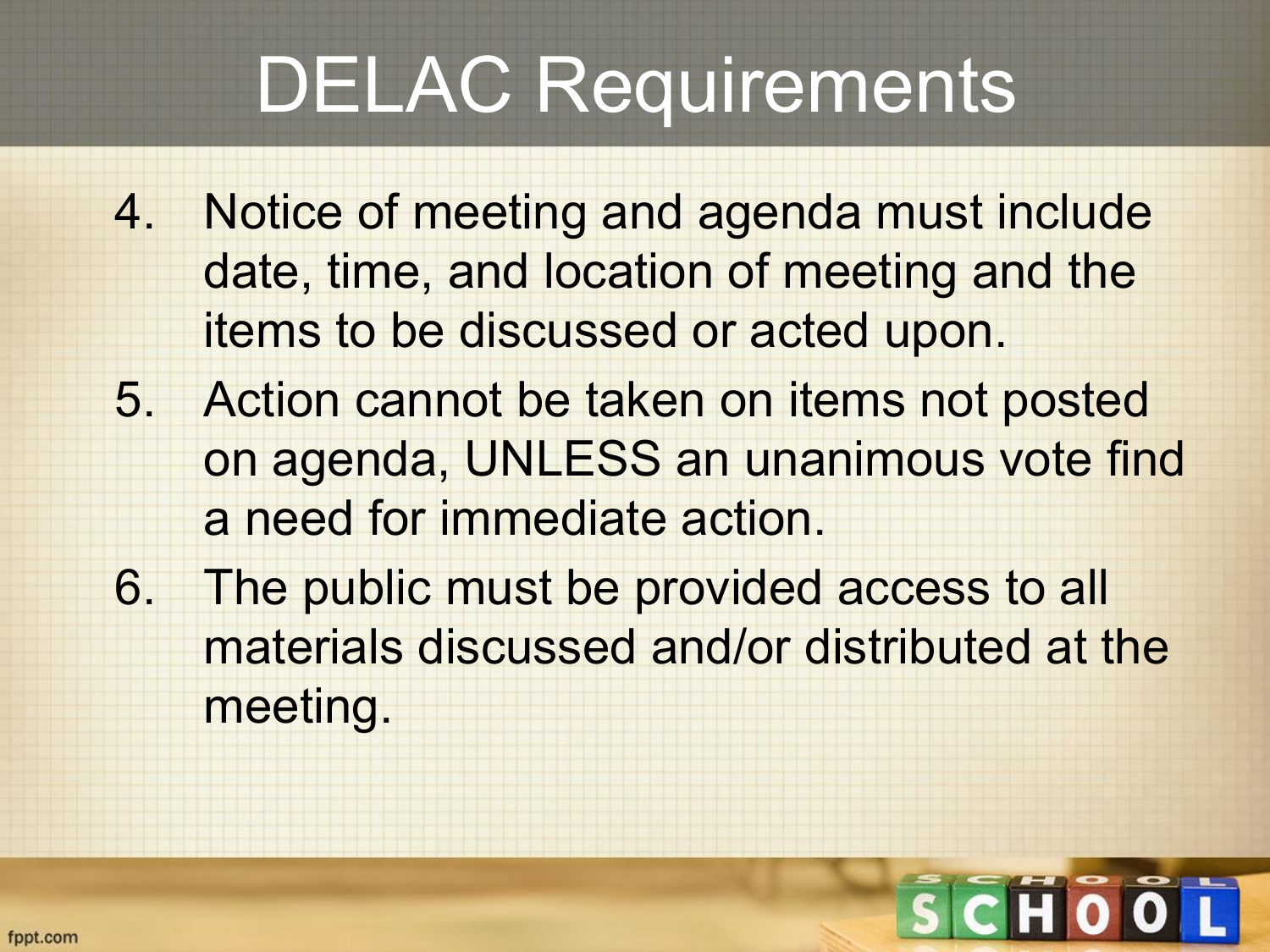## DELAC By-Laws

- Article I Name of the Committee
- Article II Role of the Committee
- Article III Members
- Article IV Officers
- Article V Committees
- Article VI DELAC Meetings
- Article VII By-Law Amendments

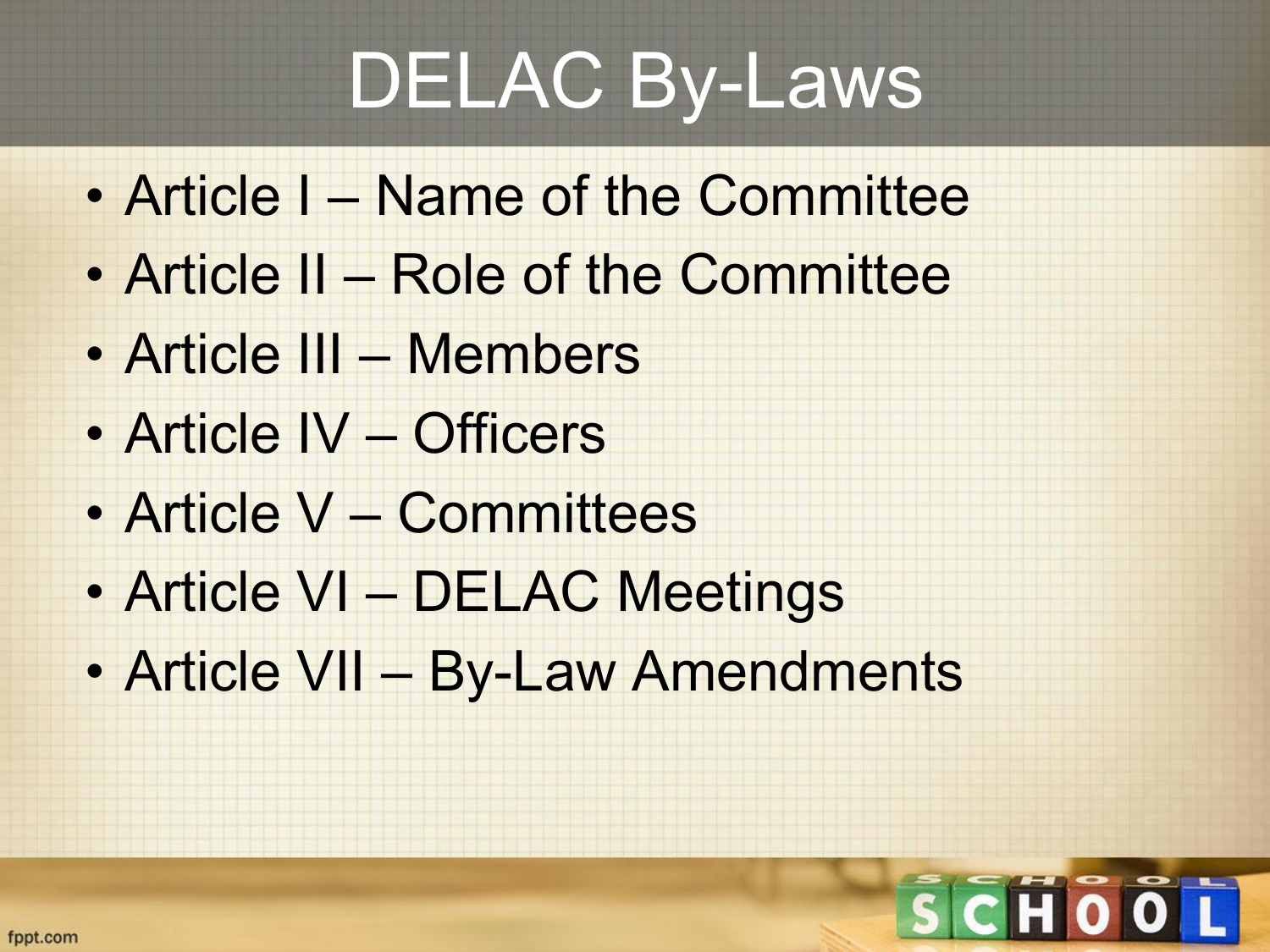### Robert's Rule of Order

- 1. Call to order
- 2. Roll call
- 3. Reading of minutes of last meeting
- 4. Officer reports
- 5. Special orders Important business previously designated for consideration at this meeting
- 6. Unfinished business
- 7. New business
- 8. Announcements
- 9. Adjournment

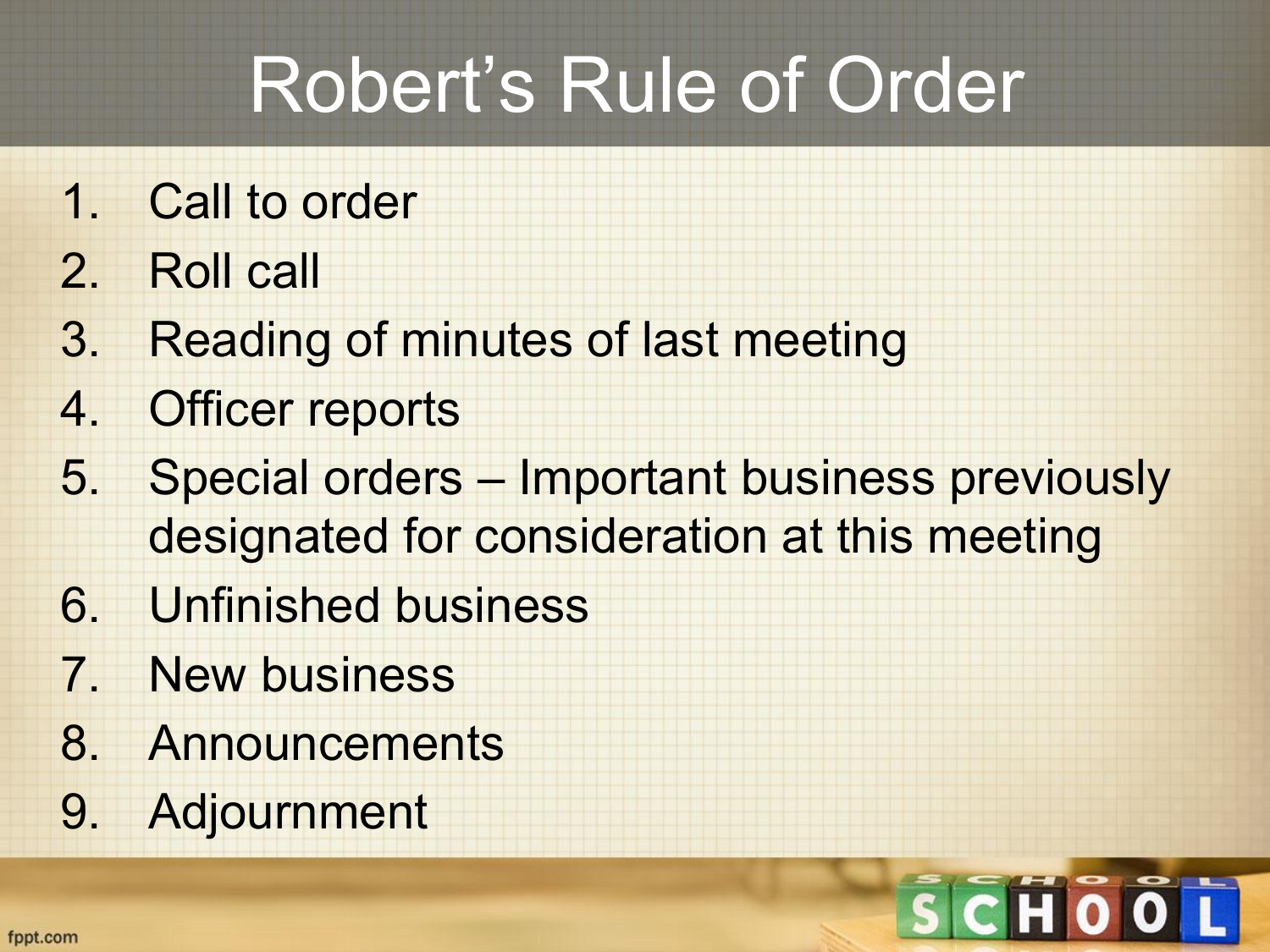#### Minutes and Goals from 2015

- Review and approve minutes from May, 2015
- Review goals from Spring 2015